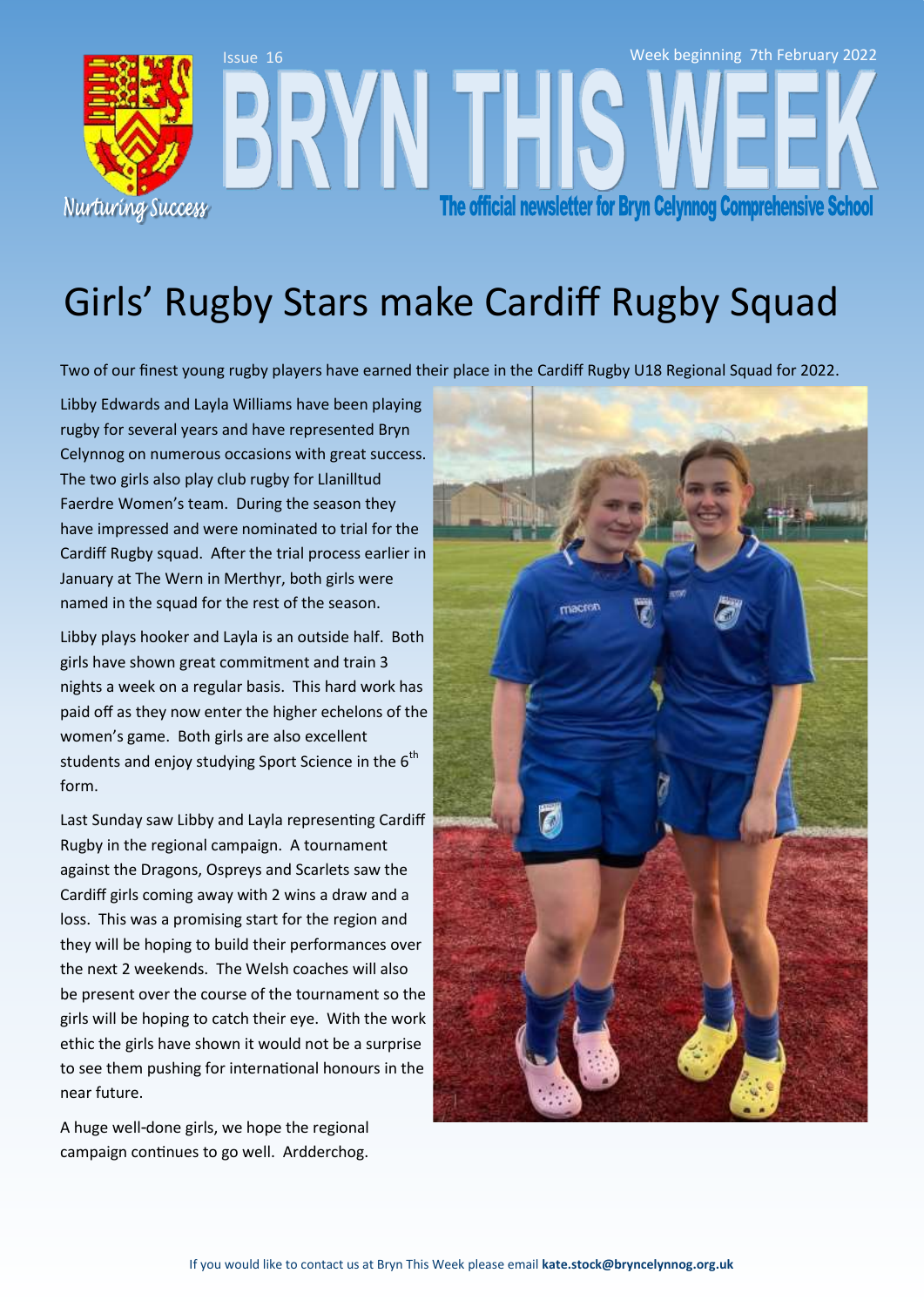

# Year 8 learn a new languag

In Miss Edmondson's ICT lessons, we have been learning about HTML. We learnt that HTML stands for Hyper Text Mark-up Language. HTML is a basic mark-up language that is mostly used to add URLs, style, text or fonts to a webpage.

You use 'tags' to add things to the webpage, some examples are <b> (Bold) and <center> (to align text to the centre). When using these tags and creating your webpage there are some things you must remember such as closing tags with a forward slash otherwise your webpage will not work.

When using background colour in your webpage you must put these tags in between the style tags so you can format your webpage. We will be creating our own website about healthy eating for our assessment on HTML over the next few weeks. We look forward to sharing them with you once they have been created.

Written by John B, Jac Thomas D and Morgan F (8D)

#### John:

**"I do enjoy HTML because it gives a more creative outlook in ICT, than just 1s and 0s you see in films and the media. I find it really fun and I want to take Computer Science for GCSE."**

### Jac :

**"I have enjoyed doing HTML in ICT because we get to make our own website and experiment with new language that we have been introduced to."** 

#### Morgan:

**"I've been enjoying HTML in ICT because it is a useful skill to have for the future. It is cool to see your webpage come together as you write the code."**

#### chtml> chody)

cstyle>

body{background:cyan;)

### </style>

ccenter>cfont size="18" font face="Snap ITC"> Diets and Healthy Foods </font></cen cfont size="8" font face="Comic Sans MS"> We should think and consider what we eat<br><font size="8" font face="Comic Sans MS"> Heres some tip on what we should do to k  $cols$ 

<li type="disc">Make a week of a food diary.</li> <11 type="disc">Exercise at least an hour a day.</11>

<11 type="disc">The "five fruit a day" rule</11>

 $\epsilon$ /ol>

 $c$  /hody)

### </html>

#### Diets and Healthy Foods

We should think and consider what we eat every day. Sometimes we eat a lot of unhealthy things. It is important that we eat healthy.

Heres some tip on what we should do to keep healthy.

- Make a week of a food diary.
- Exercise at least an hour a day
- The "five fruit a day" rule

#### $chtn1s$ <style>

body{background-color:lavenderblush;}<br>h1{color:#d9935d;} h2{color:#d9935d; h6{color:#d9935d;}

</style>  $\epsilon$ /body> <center>

chi> This is the first headings/hi>

</center>

ch2> This is a smaller heading</h2>

ch6> This heading is tiny</h6> <center>

<img src ="coffee.jpg"> </center> <p> Hello, this is a paragraph. </p>

cp> Coffee is one of the oldest drinks known today.

<br>

There are more than a hundred variations of the drink.

che)

wonds

<br >

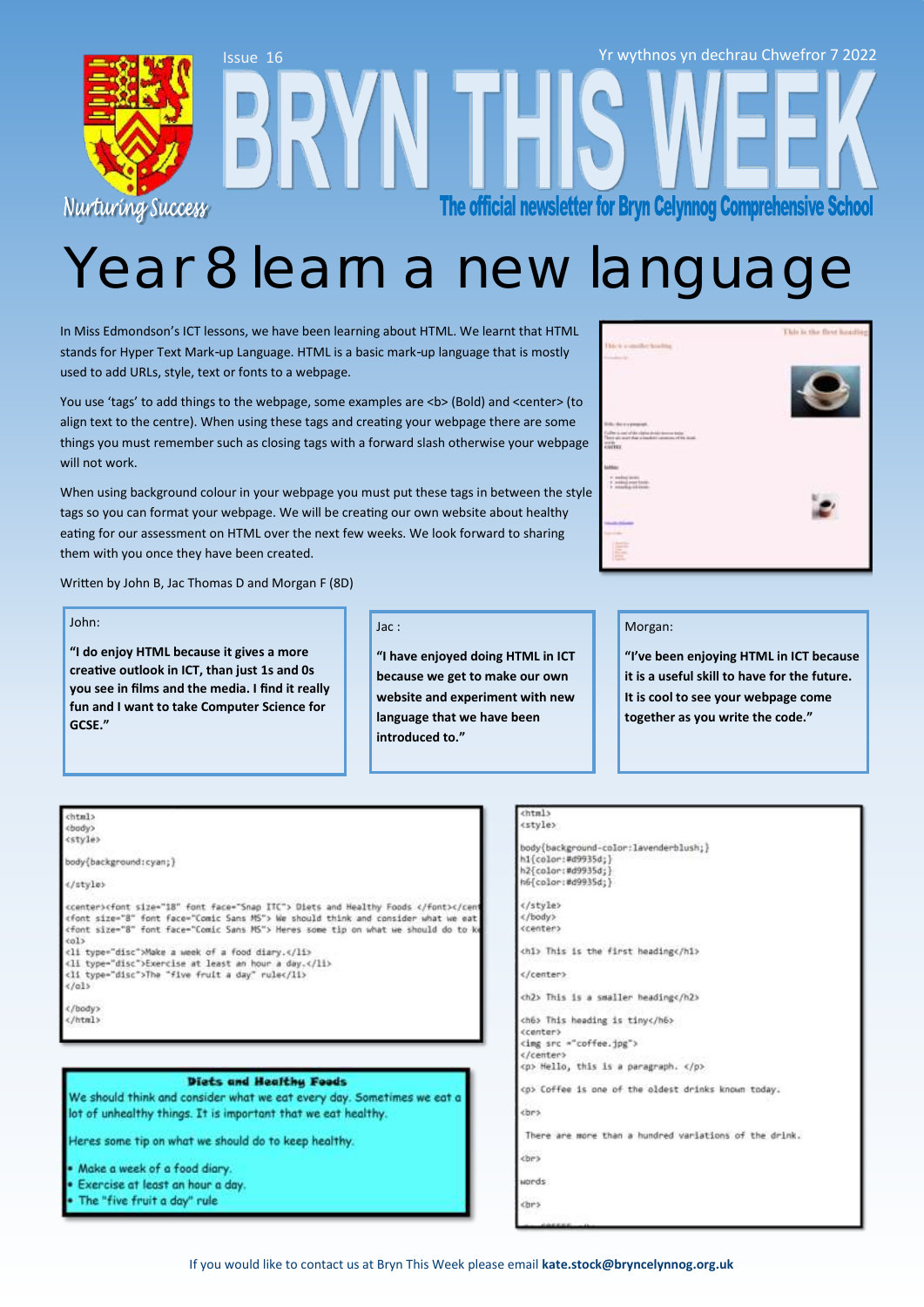

# ALN Provision Building Strength in Bryn

Bryn Celynnog has always been fully committed to inclusion and we are very proud of our genuinely comprehensive ethos, making sure all of our community is fully supported. To this end the ALN Department offers a wide range of intervention programmes including the ELSA project

ELSA is a 6-week intervention programme that allows children to improve on their emotional literacy levels. The opportunities for the students include activities such as:

**Drawing and Talking**: A therapeutic approach that focuses on children communicating how they feel through the freedom of drawing.

**Lego Therapy**: A social communication improvement programme.

**Lunchtime Nurture Provision:** A safe place for vulnerable students to spend lunchtimes with a range of games and activities offered.

**New Heights/Rainbow Readers**: This intervention scans text and reads text aloud and encourages children to read independently

**Touch Typing:** To improve children's typing speeds.



Olivia in Year 7 made full use of our Nurture Room facilities by putting her artistic skills to work creating this wonderful Lego piece. Within the ALN department we offer a range of interventions to aid our learners to work to the best of their abilities.







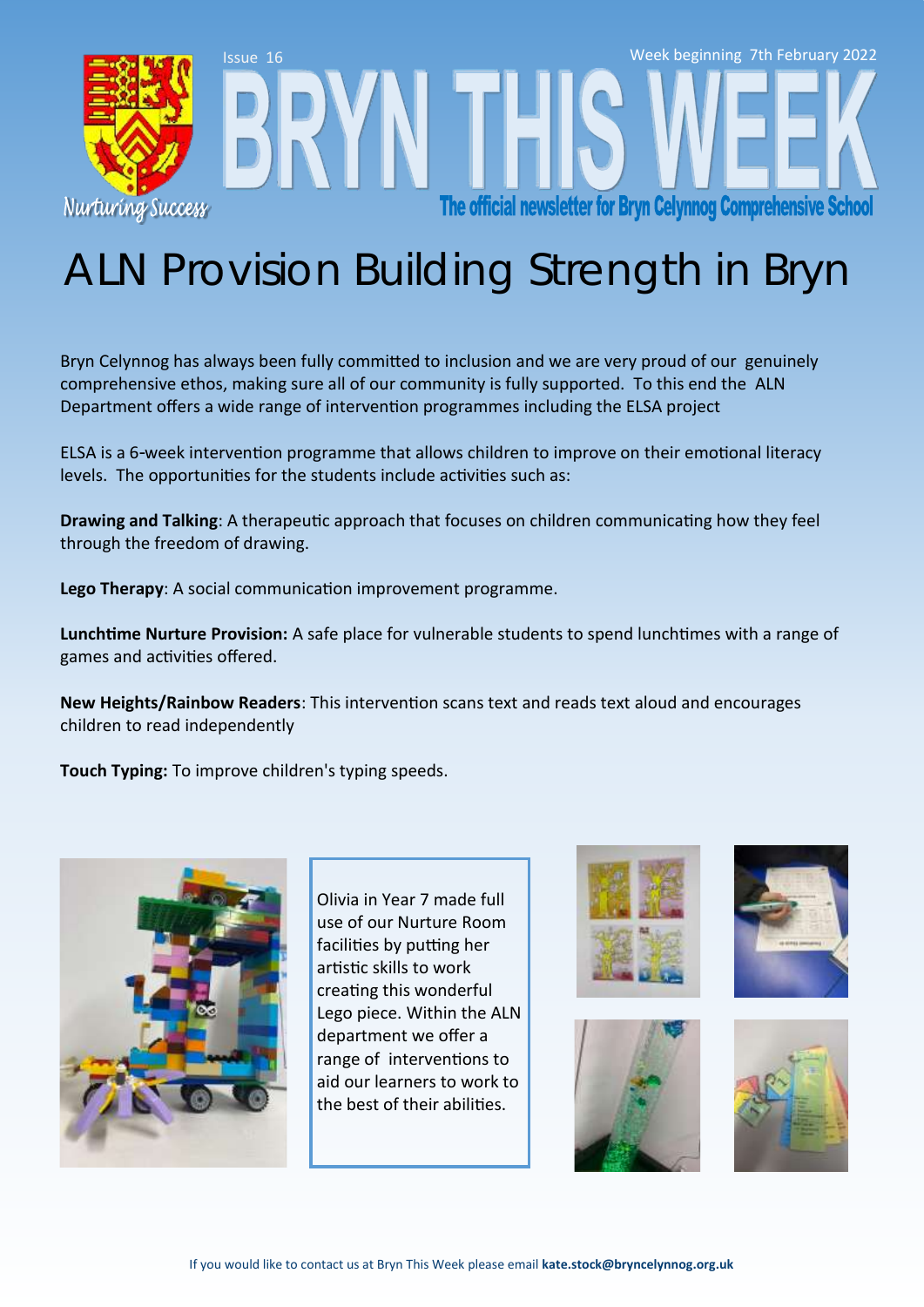Yr wythnos yn dechrau Chwefror 7 2022

fficial newsletter for Bryn Celynnog Comprehensive

### Office 365

Nurturing Success

Rhifyn 16

All pupils at Bryn Celynnog have access to the latest Microsoft Office applications as well as other cloud-based services. Microsoft Office 365 is your Office in the cloud! It will allow you to create, collaborate, edit, communicate and save school work as well as homework on your online space.

You will be able to access work on a range of devices, including PCs, laptops, tablets and smart phones. Microsoft 365 can be accessed at home, in school or on the go, provided you have an internet connection. Students can access their 365 account with their school email via the link on the Bryn Celynnog Home page. [Login Web Page](https://www.office.com/)



All students have been invited to a [Microsoft Team](https://teams.microsoft.com/edustart) for each of their subject areas. Teams is used primarily as a communication channel but will also house learning resources and allow teachers to set assignments and homework.



**Forms you can use to answer your homework quizzes and receive instant feedback. Develop surveys and quizzes of your own and share with your peers and teachers.** 

Student email format: **username@bryncelynnog.org.uk** 

Password is the same as the password used to access the school network.

For help accessing your 365 account please select the link [O365 Help](https://bryncelynnog.org.uk/wp-content/uploads/2021/09/Accessing-your-Office-365-Account.pdf)

Or contact Mrs K Stock at [Kate.stock@bryncelynnog.org.uk](mailto:kate.stock@bryncelynnog.orguk) if you have any further queries regarding Office 365.

**Parental consent is required for students to access and use 365 applications.**

**Please do not forget to complete, sign and hand in a consent form to your form tutor or Mrs Stock.**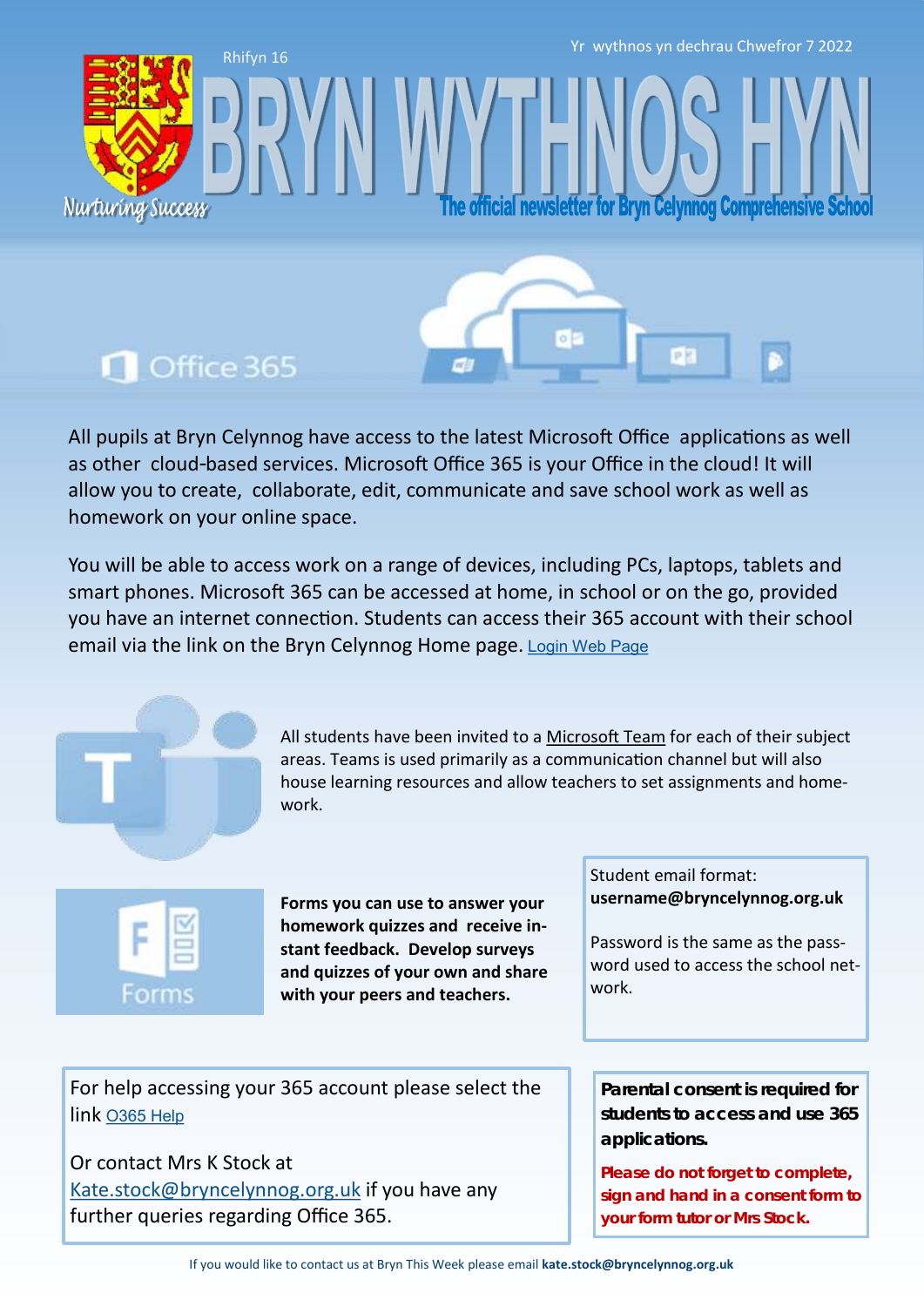

# Issue 16 Week beginning 7th February 2022**Class**

### **Pupil Accounts**

Pupils have been given access to their own account, which they will be able to log into via a computer/mobile phone app or by speaking with their Form Tutor.

Once a pupil has logged into their account they will be able to see their behaviour points and have access to the Reward Store, where they can purchase rewards online with the positive points they have collected.

### **Rewards Store**

Rewards are an acknowledgement of pupils' hard work and effort both in the classroom and around the school. There is a constant expectation that all pupils will be praised and rewarded. Pupils will be notified when they receive positive points by their classroom teacher and can monitor their score via the ClassCharts website or App. Positive points also link directly to the Rewards Store in ClassCharts. Pupils can purchase their chosen item from the app and collect it in school. The current list of available items is listed in the Rewards Store.

### **Parent Account**

Every child has a unique access code, please use this code to create an account by going to the website below:

### <https://www.classcharts.com/parent/login>

or alternatively you can search your app store to download the ClassCharts app free of charge. Once on the ClassCharts website/app we advise that you listen to the short tutorial to assist you in logging in. If you have more than one child at Bryn Celynnog you can use the plus sign in the top right hand corner with the additional access codes you have received. If you have any queries please contact Miss Jacobs on **[Hayley.Jacobs@bryncelynnog.org.uk](mailto:hayley.jacobs@bryncelynnog.org.uk)**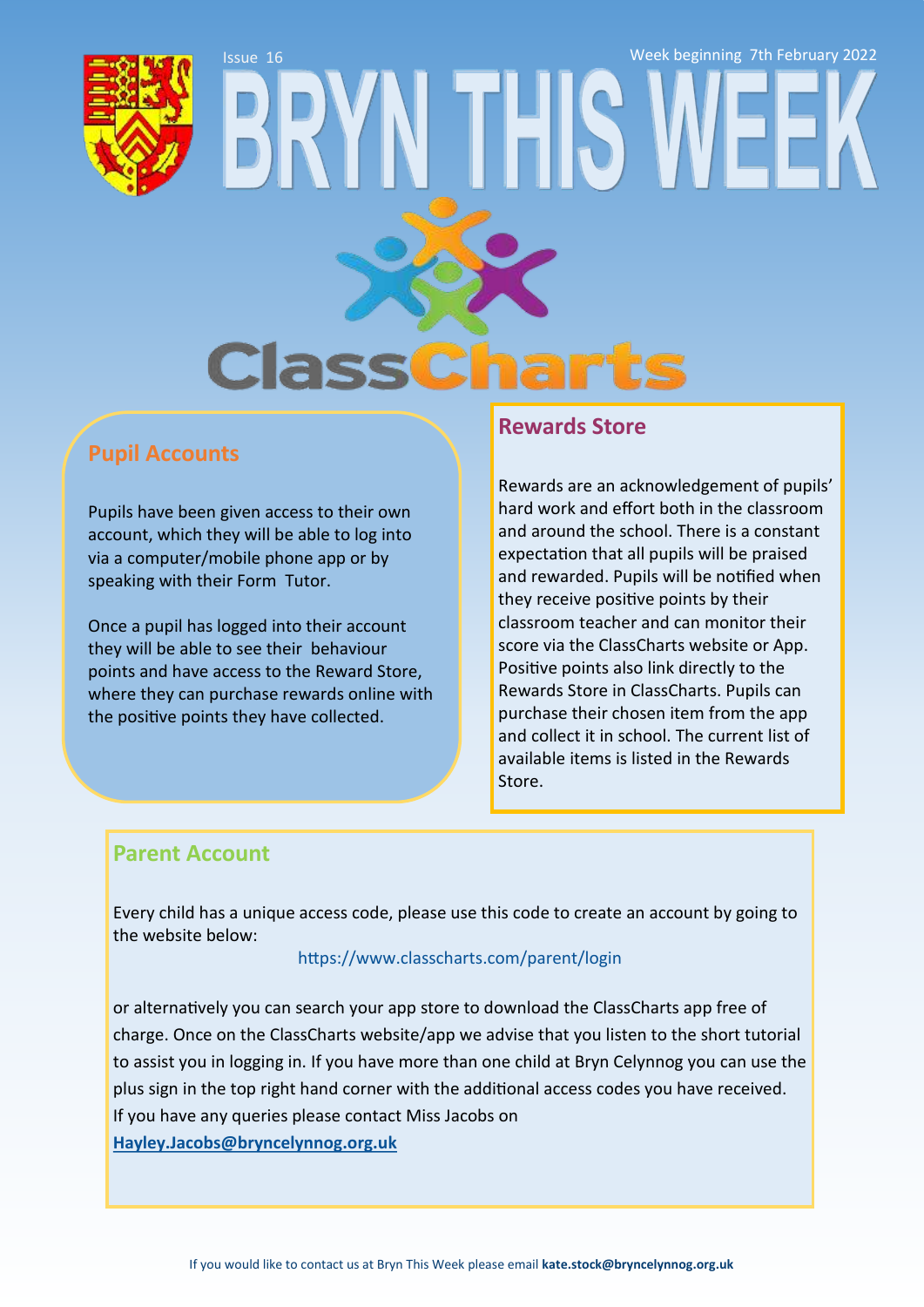Rhifyn 16 Yr wythnos yn dechrau Chwefror 7 2022



# **ClassCharts Behaviour Management**

WY IFN

We have a very clear behaviour management system in place, which your child should already be aware of. Members of staff follow this system to deal with poor behaviour in lessons to ensure effective learning is able to take place. A range of consequences and sanctions are in place for pupils who do not uphold our simple and achievable expectations:

- **D1 -** This is issued to a pupil when a member of staff has to speak to them regarding their behaviour in lesson. The pupil is told that they are now on a D<sub>1</sub>.
- **D2** This is issued when a pupil has been moved to a new seat due to persistent poor behaviour. This is the second time a teacher has had to speak to a pupil during the lesson.
- **D3**  This is issued when a pupil has had to be spoken to for the third time about their behaviour. This may be issued if a pupil is consistently disrupting the class/not following instructions or continued poor behaviour. When a D3 is issued the Head of Faculty will remove the pupil from the lesson.
- **D4** Pupils who proceed through sanctions D1 D3 and fail with the Head of Faculty intervention are sent to the D4L room and issued a D4.

### **Removal to Discipline for Learning (D4L) room will be immediate for:-**

- Serious behaviour out of lessons
- Verbal abuse
- Behaviour towards others which is considered dangerous
- Damage to, or theft of, school property or that of others.